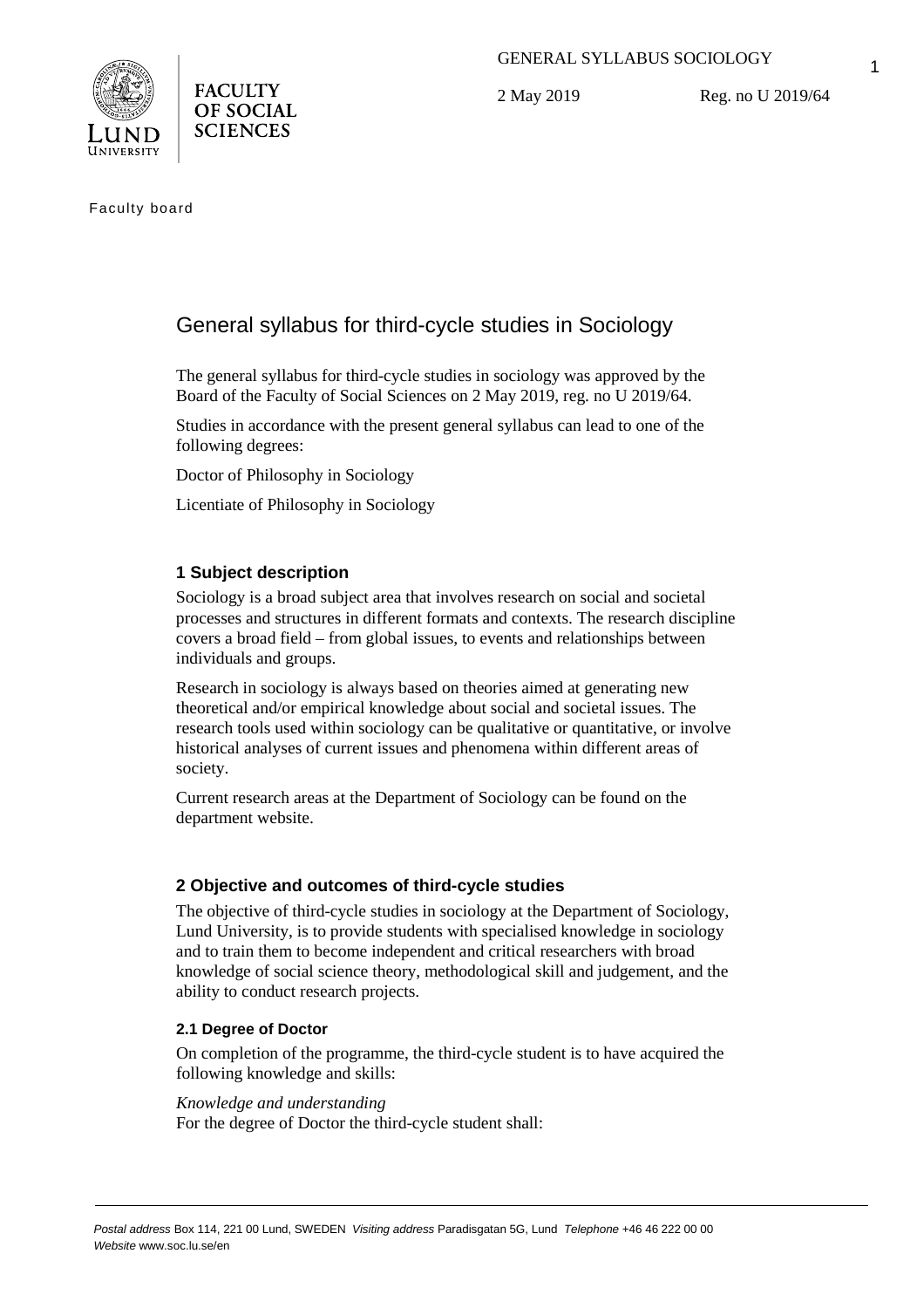- demonstrate broad knowledge and systematic understanding of the research field of sociology as well as advanced and up-to-date specialised knowledge in a limited area of this field, and
- demonstrate familiarity with research methodology in general and the methods of the specific field of research in particular

### *Competence and skills*

For the degree of Doctor the third-cycle student shall:

- demonstrate the capacity for scholarly analysis and synthesis as well as the ability to review and assess new and complex phenomena, issues and situations autonomously and critically
- demonstrate the ability to identify and formulate issues with scholarly precision critically, autonomously and creatively, and to plan and use appropriate methods to undertake research and other advanced tasks within predetermined time frames and to review and evaluate such work
- demonstrate through a thesis the ability to make a significant contribution to the formation of knowledge through his or her own research
- demonstrate the ability in both national and international contexts to present and discuss research and research findings authoritatively in speech and writing and in dialogue with the academic community and society in general
- demonstrate the ability to identify the need for further knowledge, and
- demonstrate the capacity to contribute to social development and support the learning of others both through research and education and in some other qualified professional capacity

#### *Judgement and approach*

For the degree of Doctor the third-cycle student shall:

- demonstrate intellectual autonomy and disciplinary rectitude as well as the ability to make assessments of research ethics, and
- demonstrate specialised insight into the possibilities and limitations of research, its role in society and the responsibility of the individual for how it is used

### **2.1 Degree of Licentiate**

On completion of the programme, the third-cycle student is to have acquired the following knowledge and skills:

# *Knowledge and understanding*

For the degree of Licentiate the third-cycle student shall:

demonstrate knowledge and understanding in the field of research of sociology including current specialist knowledge in a limited area of this field as well as specialised knowledge of research methodology in general and the methods of the specific field of research in particular

### *Competence and skills*

For the degree of Licentiate the third-cycle student shall:

demonstrate the ability to identify and formulate issues with scholarly precision critically, autonomously and creatively, and to plan and use appropriate methods to undertake a limited piece of research and other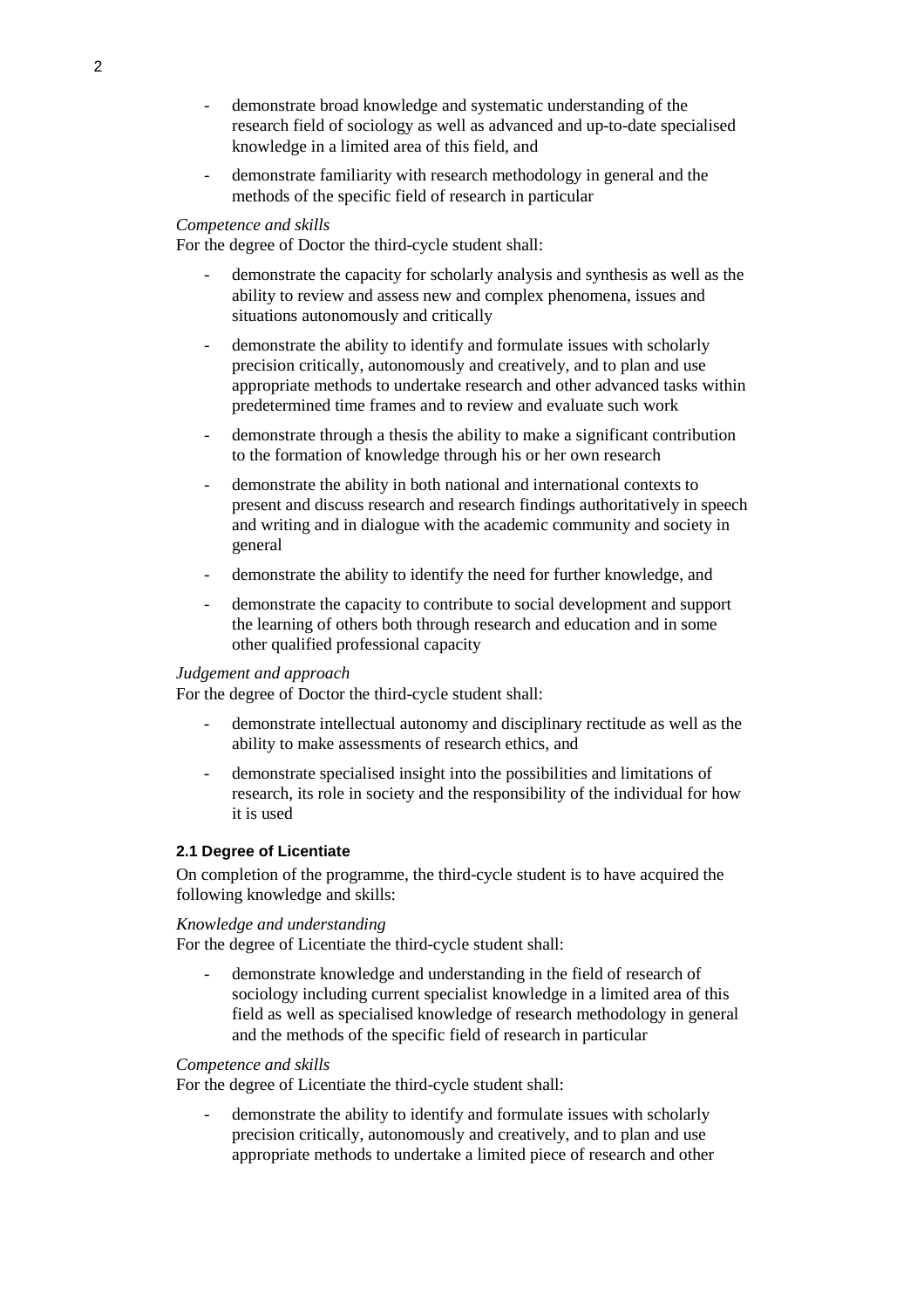qualified tasks within predetermined time frames in order to contribute to the formation of knowledge as well as to evaluate this work

- demonstrate the ability in both national and international contexts to present and discuss research and research findings in speech and writing and in dialogue with the academic community and society in general, and
- demonstrate the skills required to participate autonomously in research and development work and to work autonomously in some other qualified capacity

### *Judgement and approach*

For the degree of Licentiate the third-cycle student shall:

- demonstrate the ability to make assessments of ethical aspects of his or her own research
- demonstrate insight into the possibilities and limitations of research, its role in society and the responsibility of the individual for how it is used, and
- demonstrate the ability to identify the personal need for further knowledge and take responsibility for his or her ongoing learning

# **3 Admission requirements**

The requirements for admission to third-cycle courses and programmes are that the applicant meets the general and specific admission requirements, and is considered in other respects to have the ability required to benefit from the course or programme.

### **3.1 General admission requirements**

A person meets the general admission requirements for third-cycle courses and programmes if he or she

- 1. has been awarded a second-cycle qualification,
- 2. has satisfied the requirements for courses comprising at least 240 credits of which at least 60 credits were awarded in the second cycle, or
- 3. has acquired substantially equivalent knowledge in some other way in Sweden or abroad.

The Faculty Board may permit an exemption from the general admission requirements for an individual applicant, if there are special grounds.

### **3.2 Specific admission requirements**

A person meets the specific admission requirements for third-cycle studies in sociology if he or she has a second-cycle degree in sociology or substantially equivalent knowledge acquired in some other way in Sweden or abroad. The degree must include independent projects amounting to at least 30 credits or the equivalent, half of which must be from the second cycle.

### **3.3. Credit transfer**

If a student has successfully completed a second-cycle higher education study programme or equivalent, he or she is entitled to transfer the credits awarded for the study programme to the third-cycle programme, on condition that the director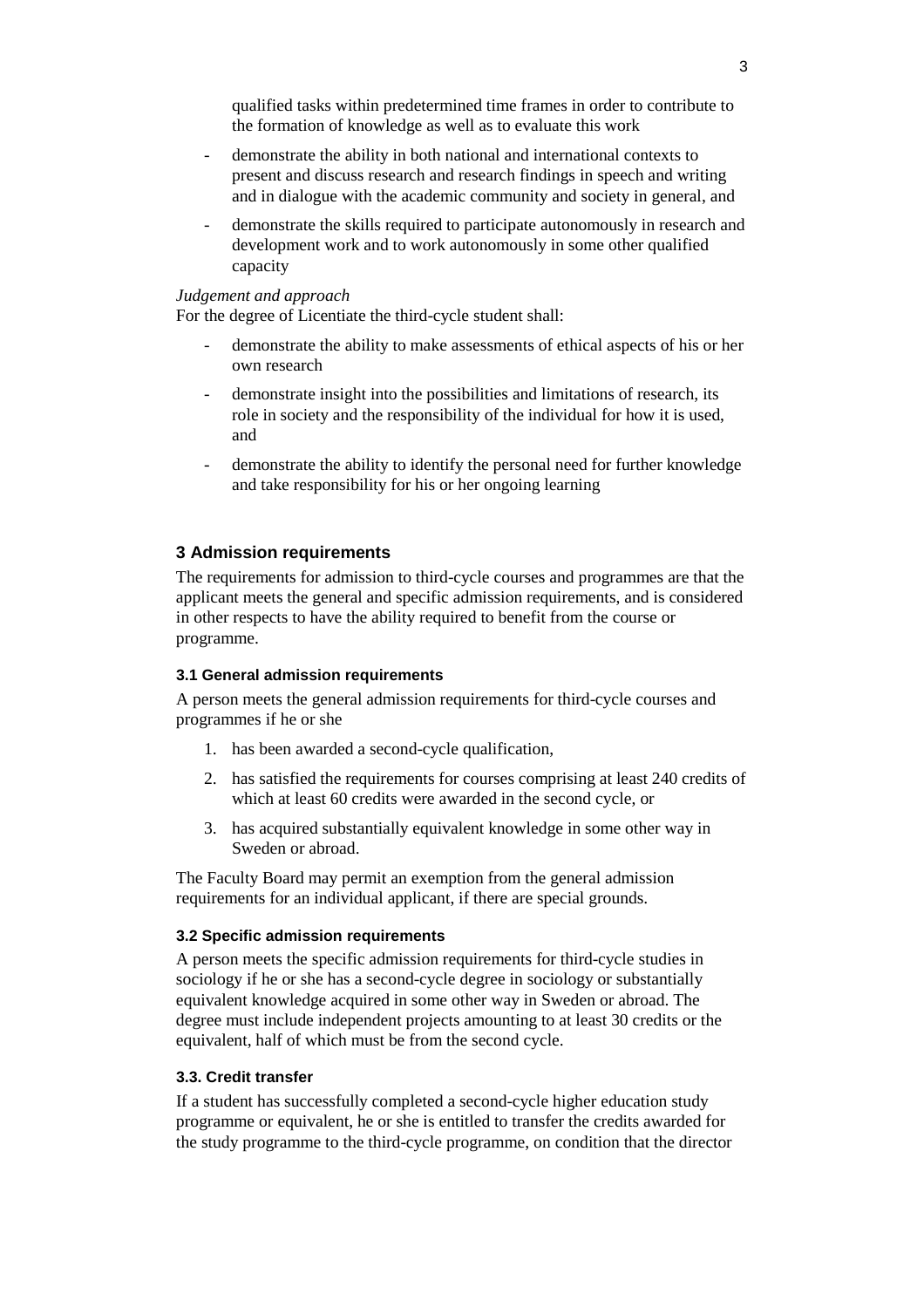of third-cycle studies approves the previous programme for transfer. Credit transfer is assessed individually following a request by the student.

### **4 Admission and selection**

Students are admitted to four years of full-time study leading to a degree of Doctor of Philosophy. A Licentiate degree can be taken after two years as part of the programme. Under special circumstances, students can be admitted to a two-year programme leading to a Licentiate degree.

Admission of research students takes place in accordance with the Lund University admission rules for third cycle education and Regulations for third cycle education at the Faculty of Social Sciences.

### **4.1. Admission**

The faculty aims to admit research students once a year, following a general advertisement of doctoral studentships at a set time of year. Students admitted to licentiate studies must re-apply in order to pursue studies for a PhD.

Primarily, applicants who are appointed to a doctoral studentship are admitted to third-cycle studies. Research students must have funding in the form of a doctoral studentship or alternative funding in accordance with the Lund University admission rules. The Faculty Board is responsible for ensuring that a careful review of the funding is executed.

#### **4.2 Selection**

A selection among applicants must be made if there are a limited number of places. The criteria for selection are the qualifications of the applicant at the time of application. The overriding criterion is the applicant's ability to benefit from the programme. Special emphasis is placed on the applicant's capacity to pursue research in the social sciences. The fact that an applicant is considered able to transfer credits from prior courses and study programmes or to be given credit for professional or vocational experience may not alone give the applicant priority over other applicants.

The selection involves an assessment of the applicant's previous credits awarded, research qualifications, publications and research plan, in addition to their professional experience. First and second cycle degree projects are accorded special weight. The most important criteria are the applicant's skills and evidence of originality, in addition to the quality of research and feasibility.

The assessment of the applicants' qualifications is made by a specially appointed group of experts (admissions committee) who will draw up a written proposal. The decision on admission is made by the head of department, based on the proposal.

Diversity is a desired goal of the faculty. Gender equality must always be taken into account. In cases of equally qualified applicants, priority will be given to the under-represented gender, relative to the gender representation among research students in the subject at Lund University, unless there are valid reasons to the contrary.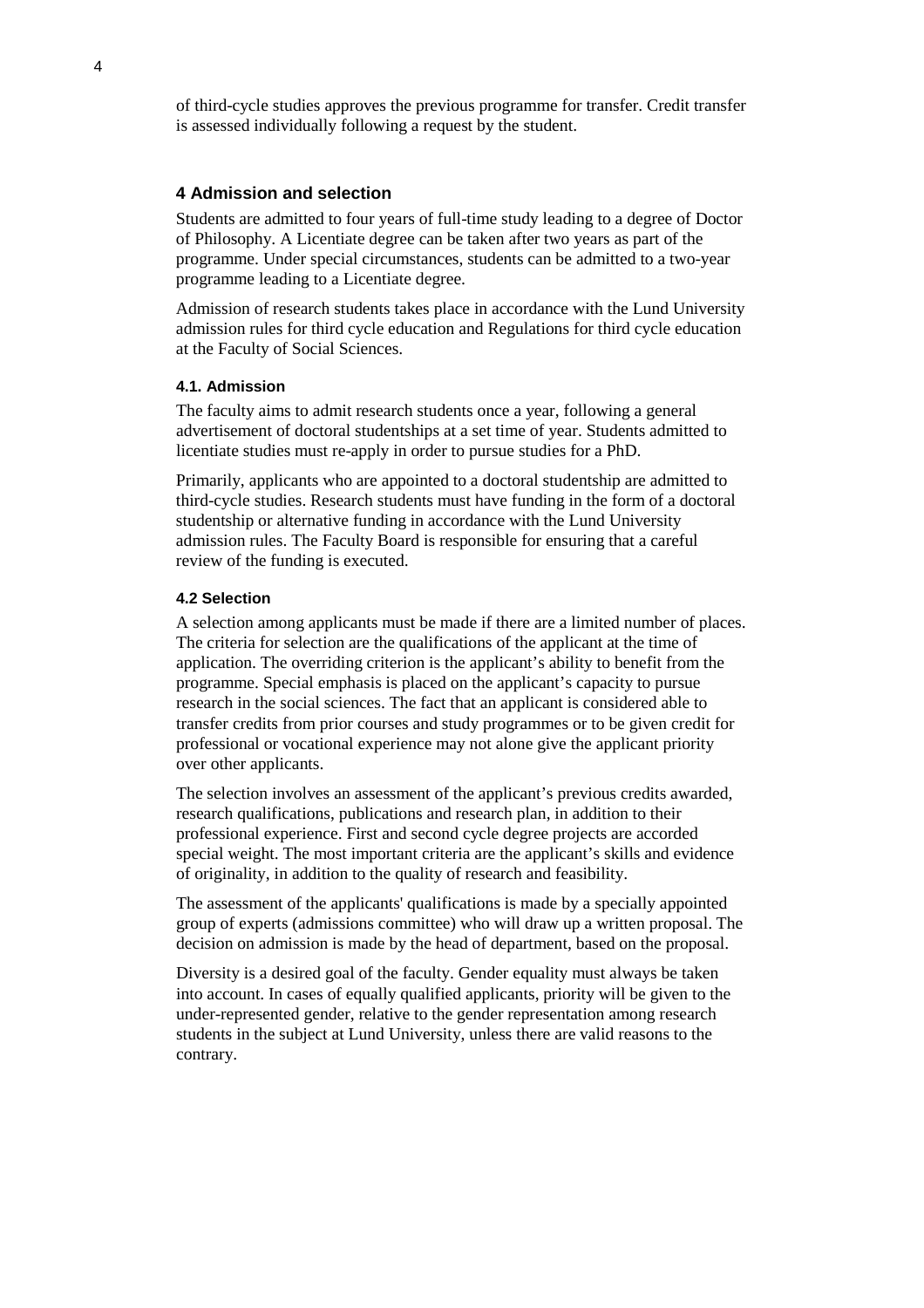### **5 The programme of study**

Third-cycle studies leading to a degree of Doctor comprise four years of full-time study (240 credits). Studies leading to a degree of Licentiate comprise two years of full-time study (120 credits). Part-time studies (at least 50 per cent) may be pursued but must be completed within eight years for a degree of Doctor and four years for a degree of Licentiate. Doctoral students are entitled but not obliged to complete a licentiate degree (120 credits) as part of their third-cycle studies leading to a degree of Doctor.

### **5.1 Programme details**

The programme leading to a degree of Doctor comprises 240 credits divided into courses worth 75 credits and a thesis (PhD thesis) worth 165 credits. The programme leading to a degree of Licentiate comprises 120 credits divided into courses worth 37.5 credits and a thesis (Licentiate thesis) worth 82.5 credits. Tuition is provided in the form of courses and seminars, as well as individual supervision of the thesis. Moreover, general seminars and guest lectures are provided.

For a PhD the doctoral student must have successfully completed all examinations in the programme and the PhD thesis. For a Licentiate the doctoral student must have successfully completed all examinations in the programme and the Licentiate thesis.

#### **5.2 Supervision**

At least two supervisors shall be appointed for each doctoral student. One of them shall be nominated as the principal supervisor. The principal supervisor must have the qualifications of an associate professor and be employed at Lund University. The individual study plan shall specify the duties and responsibilities of each of the supervisors. Doctoral students are entitled to supervision during the time deemed necessary for completing the programme. Supervision comprises both help with the orientation of studies and thesis work, as well as support throughout the studies. Doctoral students who so request shall be allowed to change supervisors.

#### **5.3 Individual study plan**

At the start of the programme, the student shall draw up an individual study plan in consultation with his or her supervisors specifying the undertakings of the University and the student and a time plan for the programme of study. The individual study plan shall be followed up annually. Doctoral students must register at the beginning of each semester and, in consultation with the supervisor, specify the degree of activity for the semester.

#### **5.4 Courses and other components**

The courses that can be included in the programme may be courses offered by the home department, faculty-wide courses or courses offered by other departments at or outside Lund University.

Courses offered at Lund University must have a course syllabus specifying the learning outcomes, content and number of credits. The credits available for transfer from courses taken at other faculties or higher education institutions are determined by the examiner. The courses to be taken by the individual student and to be included in the degree are to be specified in the individual study plan.

One of the grades Pass or Fail will be awarded for the thesis and other examinations within the programme. The examiner of courses is to be a professor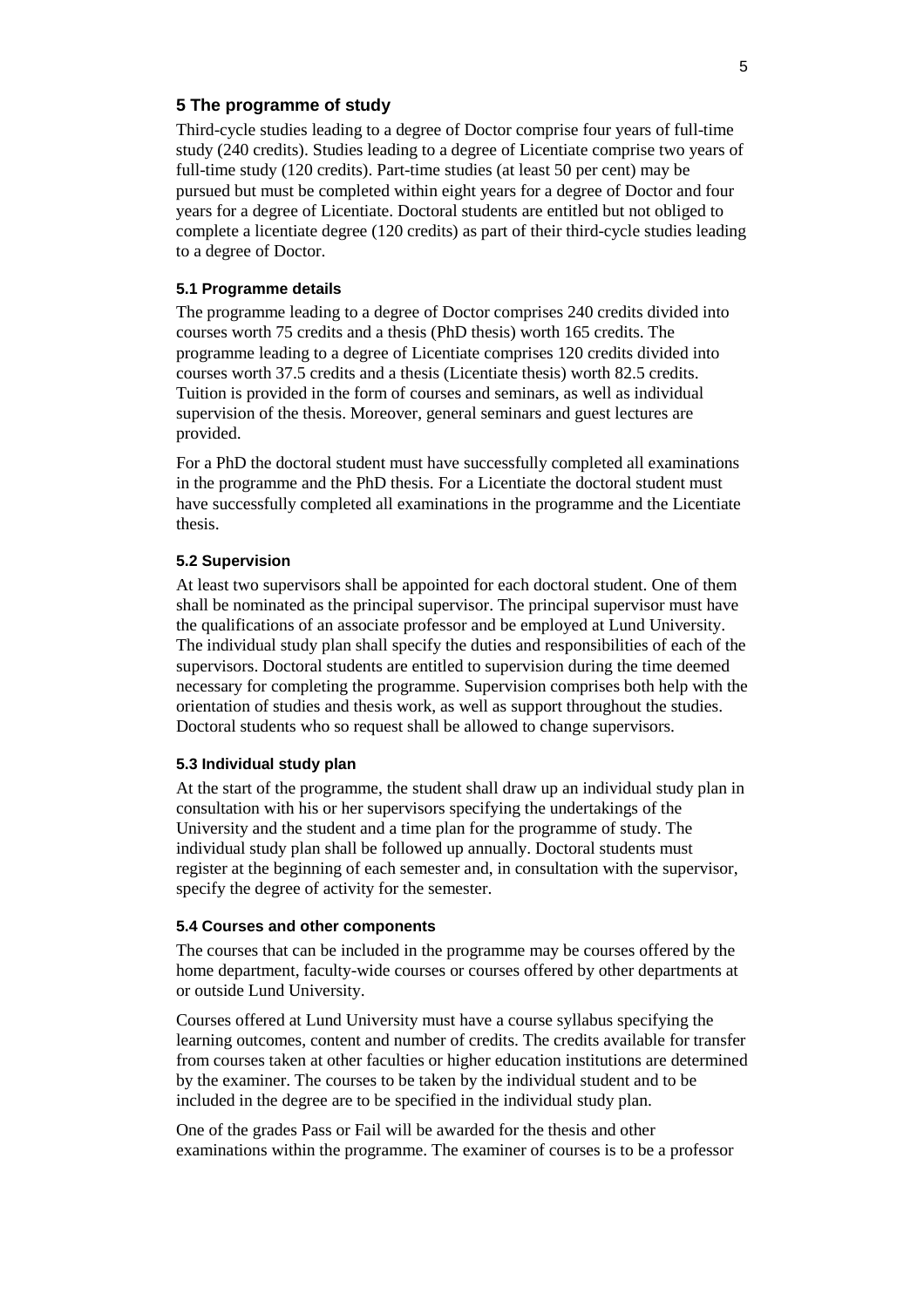or lecturer with the qualifications of an associate professor. Course examinations generally take place during or in connection with tuition, but can take place at another time, on the student's request.

### *5.4.1 Courses*

The courses include compulsory components for both the degree of Doctor and Licentiate in Sociology. For the degree of Doctor, the student shall have passed at least 7.5 credits for each of (a) theory of science, (b) qualitative methods, (c) quantitative methods, (d) classical sociological theory, (e) modern sociological theory, and at least 3 credits for (f) research ethics.

For the degree of Licentiate, the student shall have passed at least 7.5 credits for each of (a) theory of science, (b) classical sociological theory, (c) modern sociological theory, at least 6 credits for each of (d) qualitative methods, (e) quantitative methods, and at least 3 credits for (f) research ethics.

#### *5.4.2 Research seminars and other components*

As part of their third cycle programme, doctoral students shall participate in seminars on the research activities of the department and the thesis work of other doctoral students.

Prior to the defence of their doctoral thesis, the doctoral student is to present their PhD or Licentiate thesis project at the beginning, middle and end of their third cycle studies in an: ideas seminar, mid-way seminar and final seminar.

Doctoral students have opportunities to gain international experience within the third-cycle programme in the form of courses, conference participation and other exchanges.

### **5.5 PhD thesis**

The PhD thesis is the most important component of the programme, and amounts to 165 credits. The thesis is to be based on an independently pursued research project.

The PhD thesis can be designed either as a unified research study (monograph thesis) or as a number of research papers accompanied by an introductory general and reflecting summary placing the different papers in a context (compilation thesis).

A work by two or more authors may be approved as a PhD thesis or part of a PhD thesis if the contributions of the different authors are specified in a way that enables individual assessment.

The thesis is to be defended orally at a public defence. It is awarded one of the grades *Pass* or *Fail*. The grade is determined by an examining committee.

### **5.6 Licentiate thesis**

The Licentiate thesis is to be defended at a public seminar. It is awarded one of the grades *Pass* or *Fail* by an examining committee.

#### **5.7 Departmental duties**

A doctoral student can take on departmental duties for up to 20 per cent of fulltime working hours. The doctoral student is to be compensated with a corresponding extension of the total study period. Departmental duties are to be specified in the individual study plan.